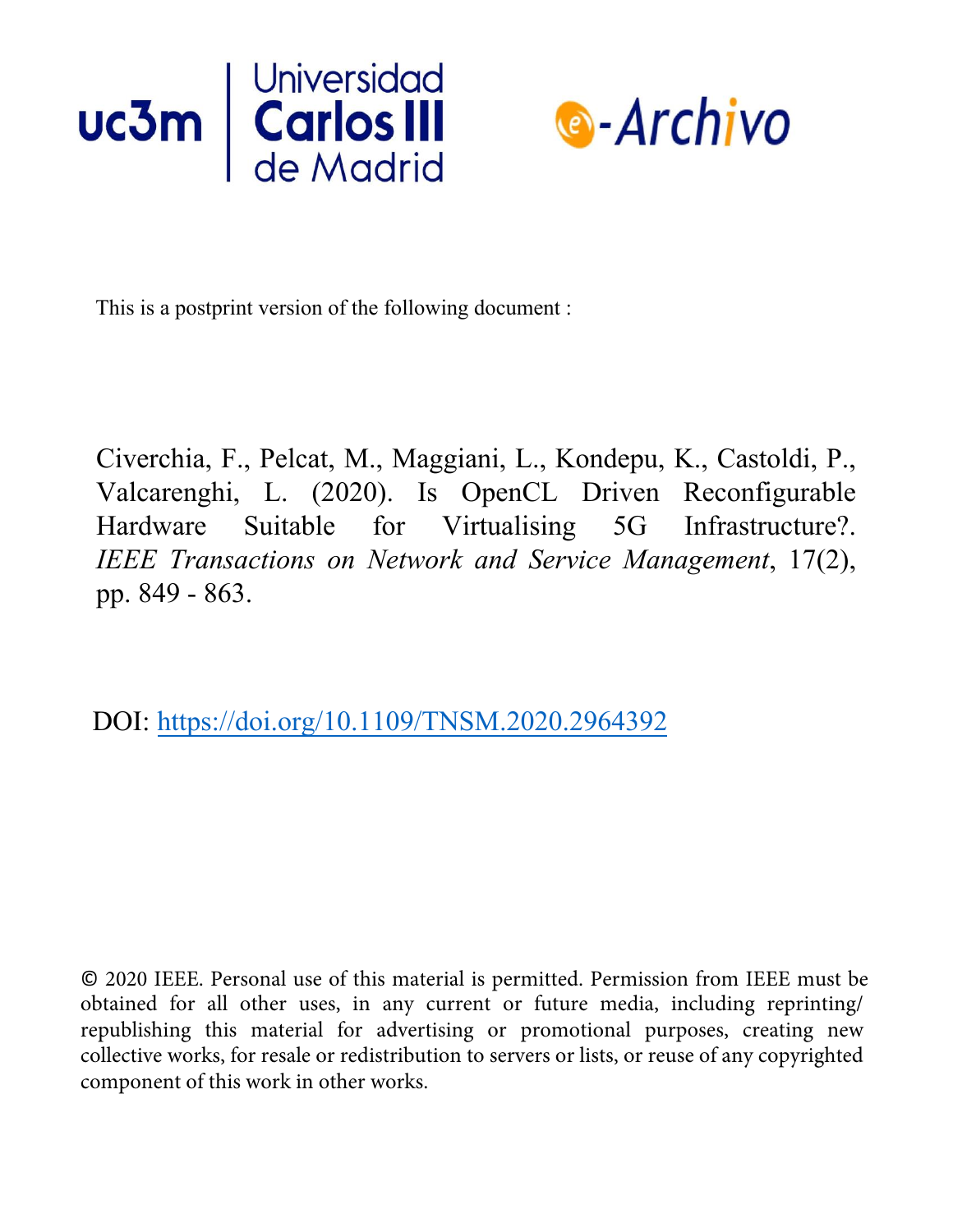# Is OpenCL Driven Reconfigurable Hardware Suitable for Virtualising 5G Infrastructure?

F. Civerchia, M. Pelcat, L. Maggiani, K. Kondepu, P. Castoldi, L. Valcarenghi

*Abstract*—The Open Computing Language (OpenCL) is increasingly adopted for programming processors with reconfigurable hardware acceleration. The 5G telecommunication infrastructure, imposing strong latency constraints on the managed communications, may benefit from OpenCL-designed accelerated processing. This paper presents the first study to evaluate OpenCL hardware acceleration in the context of a 5G base station physical layer. The implementation and optimization process to accelerate the Orthogonal Frequency Division Multiplexing (OFDM) part of the 5G downlink is conducted on a highend Field Programmable Gate Array (FPGA). We show that the proposed OpenCL implementation complies with the 5G processing timing requirements since the computation time is consistent with the present 5G deployment. However, to be suitable for 5G, the OpenCL platform must improve the data latency transfer between hardware and software. Moreover, a further enhancement for the OpenCL implementation is to improve the code by means of OpenCL optimization techniques. In this way, the performance can be further improved with respect to optimized software on vectorized high-end processors.

*Index Terms*—5G, Hardware Acceleration, Reconfigurable Computing, OpenCL

## I. INTRODUCTION

In general, processing can be performed by exploiting two paradigms: hardware and software. While the boundary between these paradigms is currently being blurred by methods such as High-Level Synthesis (HLS) and High-Level Design (HLD) [1], hardware is still today a costly solution in terms of design and optimization efforts, but can lead to orders of magnitude higher performance than software thanks to specialization. When inflexible Application Specific Integrated Circuit (ASIC) implementations are hindered by upgradability requirements, reconfigurable hardware is an option of choice for accelerating processing, especially when Application Programming Interfaces (APIs), such as OpenCL, simplify hardware/software communication and co-processing.

High-level software languages with extensive open libraries (e.g., Java, .NET frameworks) [2] [3] have made software design flexible and scalable by abstracting most of hardware resources. However, the utilized level of abstraction and compilation sub-optimality might negatively impact the achievable performance.

L. Maggiani is with SmaRTy sas, Aubière, France Manuscript received January 3, 2020; revised ...

In this scenario, FPGAs are increasingly being used because they offer a third approach. Like ASICs, FPGAs are hardware circuits dedicated to a specific task but they can be reprogrammed a large number of times and for several applications [4]. Moreover, a FPGA distributes computing spatially, potentially exploiting large application parallelism, while software allocates computing sequentially.

However, whilst FPGAs combine the benefits of hardware and software, creating applications optimized for FPGAs is still difficult and usually requires to learn a Hardware Description Language (HDL) such as Verilog or VHDL.

OpenCL represents a more versatile solution, as this language can be compiled for several architectures, and not only for FPGAs, provided that a Host+Accelerator structure is used. A single OpenCL program is thus portable to both parallel and sequential computing devices. However, optimizations are required to obtain good performance on the target platforms [5]. Moreover, an additional advantage of OpenCL is its dynamic and seamless reconfigurability. That is, a computer program written in OpenCL can seamlessly run in hardware or software based on the hardware resource status.

The 5G telecommunication standard is expected to dramatically improve performance with respect to its predecessors by providing both very high bandwidth and low latency. A strong challenge is to comply with latency constraints while supporting large data rates. Hardware acceleration may help to reduce processing latency. For these reasons, OpenCL is a good candidate for accelerating 5G tasks. Moreover, the decision of offloading virtualized function computation to hardware might also depend on compute resources status and availability. For example, offloading computation to hardware can free time slots on compute resource that can then be exploited for improving the performance of already deployed 5G services or deploying additional ones.

The goal of this paper is to assess the suitability of the utilization of OpenCL driven reconfigurable hardware in the context of 5G virtualized base stations, specifically virtualized next generation eNB (gNB) Distributed Unit (DU). To the best of our knowledge, it represents the first study considering the implementation of the 5G DU offloaded to the FPGA by means of OpenCL approach. In particular, the implementation is based on the OFDM acceleration and several performance parameters characterizing the considered implementation are taken into account. One of them is the hardware resource usage considered to offload 5G downlink processing (i.e., the data stream from base station to users). Using a high-end FPGA and a state-of-the-art toolchain for OpenCL, we study how many hardware resources are needed and how many 5G base

F. Civerchia, K. Kondepu, P. Castoldi, L. Valcarenghi, are with Scuola Superiore Sant'Anna, Pisa, Italy

M. Pelcat is with IETR, UMR CNRS 6164, Institut Pascal, UMR CNRS 6602, Univ Rennes, INSA Rennes, France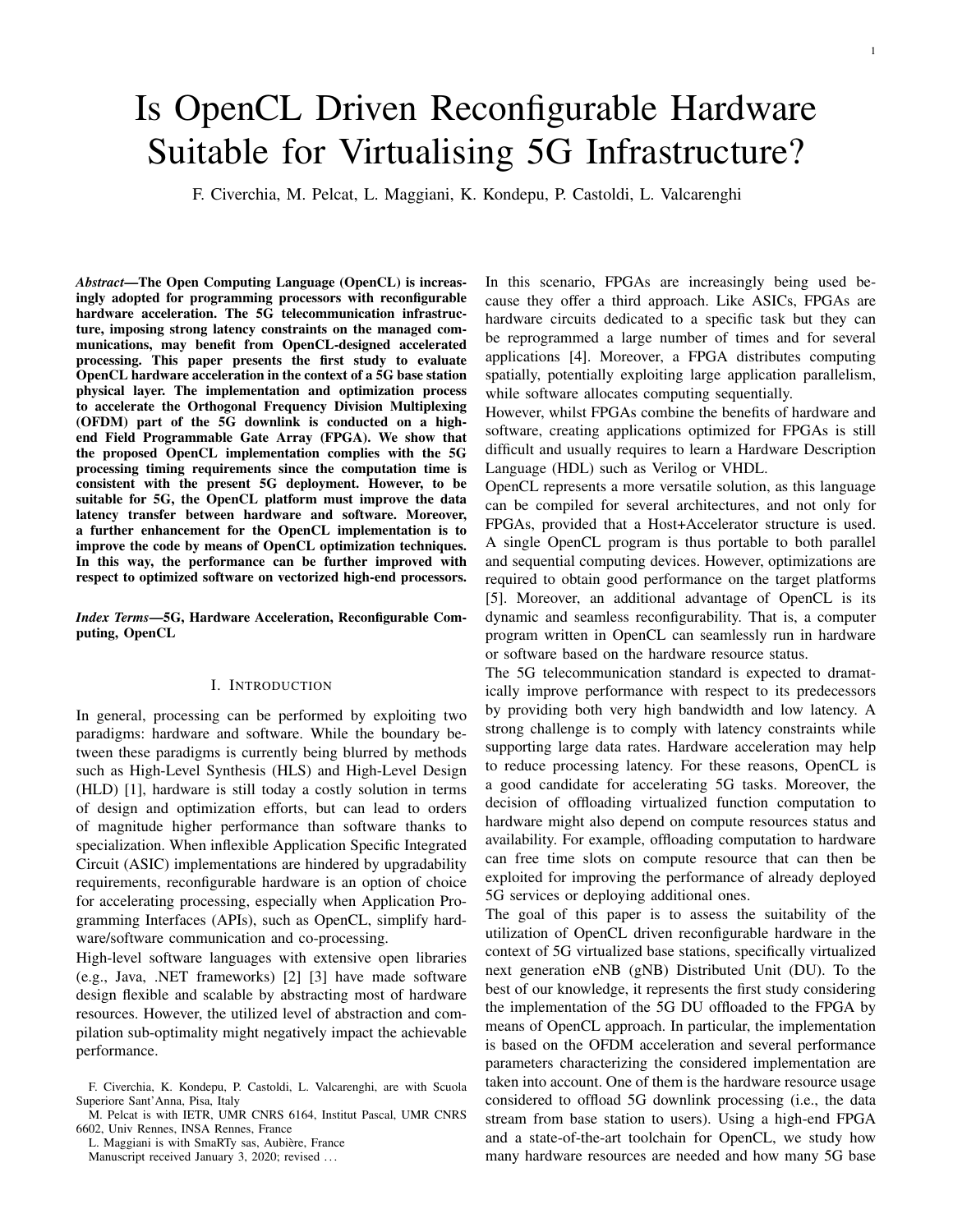station functions can be hosted into the FPGA. Moreover, a resource comparison between OpenCL and HDL is reported to understand the differences between these two approaches. The work also addresses 5G processing performance in terms of execution time, that results in 5G function processing latency. A comparison between purely software approach (i.e., Single Instruction Multiple Data (SIMD)), purely hardware approach (i.e., HDL), and OpenCL is reported to better understand the OpenCL performance trend. Moreover, a model for both OpenCL and SIMD approach is evaluated to predict the processing delay for bigger OFDM symbol size, to understand the best implementations (hardware and software) in case of a future deployment.

We also evaluate the computational load needed by the Central Processing Unit (CPU) to execute the SIMD and OpenCL. Indeed, OpenCL model is based on software APIs to interact with the hardware, thus, an evaluation of the software processing is reported, highlighting the differences between purely software (i.e., SIMD on a high-end processor) and codesign (i.e., OpenCL) models over hardware. Furthermore, a manager capable to automatically switch the computation from software to hardware is deployed. Such a manager is utilized to offload the processing into the hardware when the CPU suffers from excessive computational load. This manager is a first attempt to provide dynamic reconfiguration between hardware and software, which can be considered for the 5G context.

Finally, we discuss design productivity to assess the complexity of creating and compiling OpenCL kernels to the FPGA in a standard context.

#### II. 5G INFRASTRUCTURE

The fifth generation of mobile communications (5G) must provide high level of efficiency, flexibility, and scalability in the Radio Access Network (RAN). Indeed, applications such as enhanced mobile broadband (eMBB), massive machine type communications (mMTC), and ultra reliable low latency communications (URLLC) [6] demand requirements that the previous generation (4G) mobile communications cannot satisfy. Thus, the RAN has to be re-thought.

In 4G, the evolved Node B (eNB) represents the hardware and software located at the antenna site, enabling the wireless access of many User Equipments (UEs) to the mobile network infrastructure. Here, the protocol stack and signal processing, which handle the data from mobile devices, are resolved. This approach has many limitations, in particular for what concerns flexibility and scalability, since the eNB is structured to provide connectivity for a certain number of devices and it is not able to adjust the power consumption (e.g., putting in standby some functionalities) in case of less users connected. On the contrary, if an area requires a higher number of users to be served, another eNB has to be deployed.

An important novelty of 5G is splitting the eNB into two different entities: the Central Unit (CU) deployed in central locations and the DU deployed near the antenna. This architecture is called Next Generation RAN (NG-RAN) or C-RAN, where the "C" stands for both centralized and cloud. Indeed, CU and DU can be even virtualized and deployed in the cloud [7]. Likewise, the eNB in the 4G infrastructure evolves in gNB. Centralizing the CU leads to several benefits including economy of scale, reduction of the maintenance for the cell towers, and performance improvement due to better coordination between antennas. Economy of scale refers to the possibility of deploying less hardware devices compared to the actual 4G infrastructure. For instance, a single large router for network access can serve the CU rather than many little routers serving a single eNB. In this way, the CU can be designed to be able to move router ports from under-utilized CUs to overutilized CUs. The maintenance can be reduced by upgrading the software of centralized CUs. Finally, the performance in terms of lower call drop rates and downlink data rates are 30% improved with the centralized approach [8].



Fig. 1: 5G architecture

The NG-RAN architecture is depicted in Figure 1. Here, many gNBs are connected to the 5G Core (5GC) which manages the UE communication with the Data Network (DN). The link between the gNBs and 5GC is the NG interface, which corresponds to the *backhaul*. Each gNB consists of a CU, gNB-CU in Figure 1, connected to many DUs, gNB-DU in Figure 1, by means of the F1 interfaces, which are the *midhaul* interfaces. Often, based on the DU location, an additional element, including only the Radio Frequency (RF) functions (e.g., filtering, mixing, upconversion/downconversion, Digital to Analog Conversion (DAC)) called RRU (Remote Radio Unit), is deployed and it is connected to the DU by the, so called, *fronthaul* interface. Many protocols have been defined to transmit the data in the fronthaul link, such as Common Public Radio Interface (CPRI), ethernet-based CPRI (eCPRI) and Next Generation Fronthaul Interface (NGFI). An analysis of their performance is presented in [9].

As the gNB is splitted into CU and DU, so are the protocol stack functionalities. This is an important novelty of 5G called *functional split* where the functionalities can be splitted according to the scheme in Figure 2. The 3GPP association established the requirements, in terms of both latency and bandwidth, reported in Table I [10], for the communication network connecting DU and CU as a function of the considered functional split. As reported in Table I, when most of the functions is implemented in the CU, the requirements are stricter.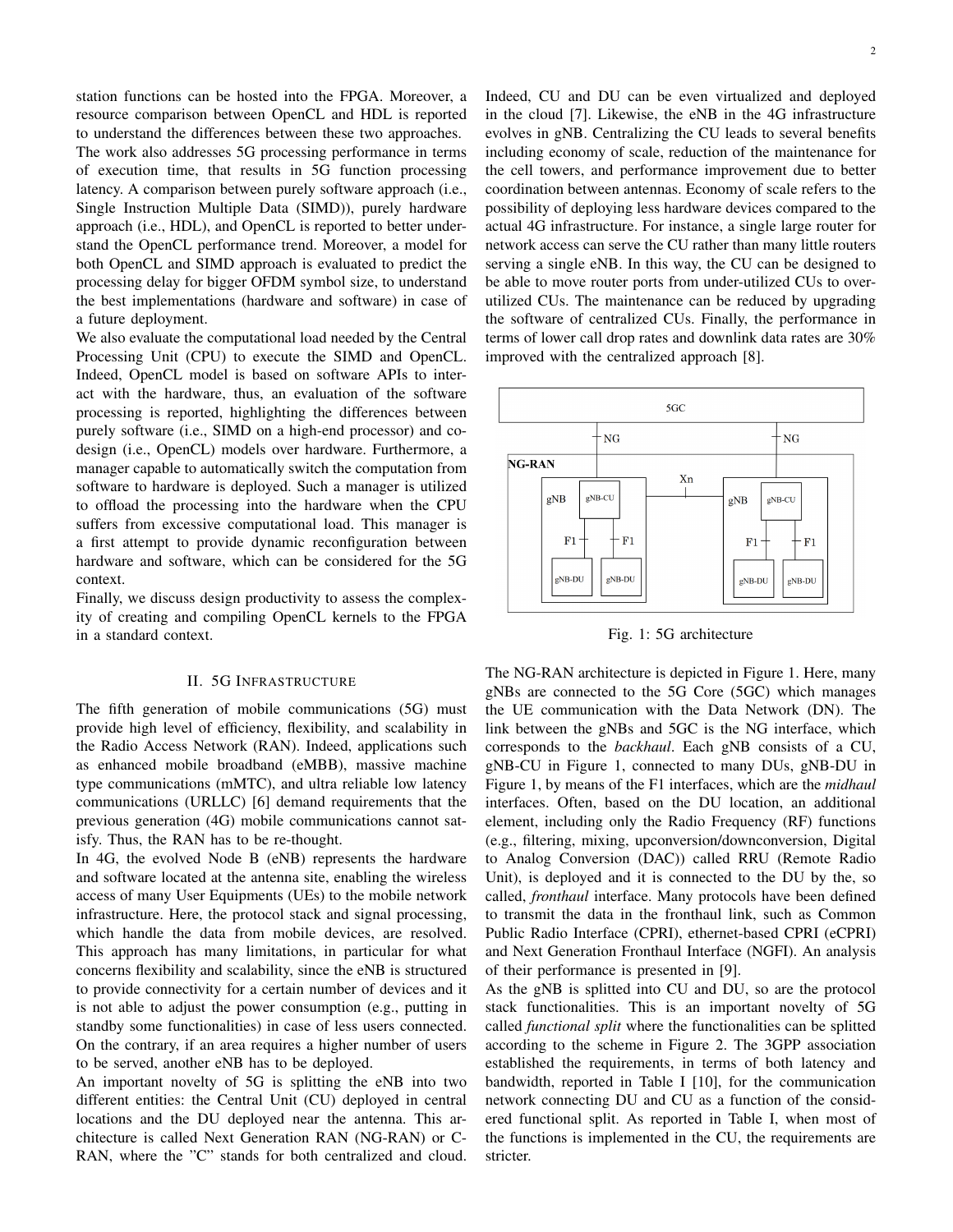| <b>Protocol Split Option</b> | <b>Required bandwidth</b> |                               | Max allowed one-way latency |
|------------------------------|---------------------------|-------------------------------|-----------------------------|
| Option 1                     | DL: 4Gb/s                 | UL: 3Gb/s                     | 10 <sub>ms</sub>            |
| Option 2                     | DL: 4016Mb/s              | UL:3024 Mb/s                  | $1.5 \sim 10$ ms            |
| Option 3                     |                           | lower than option 2 for UL/DL | $1.5 \sim 10$ ms            |
| Option 4                     | DL:4000Mb/s               | UL:3000Mb/s                   | approximate $100\mu s$      |
| Option 5                     | DL: 4000Mb/s              | UL: 3000 Mb/s                 | hundreds of microseconds    |
| Option 6                     | DL: 4133Mb/s              | UL:5640 Mb/s                  | $250\mu s$                  |
| Option 7-1                   | $DL:10.1 \sim 22.2$ Gb/s  | $UL:16.6 \sim 21.6$ Gb/s      | $250\mu s$                  |
| Option 7-2                   | $DL:37.8\sim86.1Gb/s$     | $UL:53.8 \sim 86.1$ Gb/s      | $250\mu s$                  |
| Option $7-3$                 | $DL:10.1 \sim 22.2$ Gb/s  | $UL:53.8 \sim 86.1$ Gb/s      | $250\mu s$                  |
| Option 8                     | DL:157.3Gb/s              | UL: 157.3Gb/s                 | $250\mu s$                  |

TABLE I: Bandwidth and latency requirements for each functional split



Fig. 2: 5G functional split



Fig. 3: DU processing with Option 7-1 functional split

This paper focuses on the Option 7-1 functional split as case study, which corresponds to implement the low PHY level functionalities at the DU while the other ones are implemented at the CU. Such functional split is implemented by the OpenAir Interface (OAI) experimental framework used to establish a 5G communication [11]. Many other 5G tasks can be also considered as good candidates to be accelerated into the hardware, up to the entire layers of the 5G protocol stack. However, offloading a lot of processing into the hardware may result in a huge area required by the FPGA, as well as a costly solution has to be adopted. Thus, only the tasks that require strong computation capabilities with latency critical constraints shall be deployed in hardware, exploiting the reconfigurable computing approach where the hardware represents the acceleration part, handled by the software.

Figure 3 shows the functionalities implemented in the DU both in downlink and uplink, considering option 7-1 split based on the OAI implementation. In downlink direction, the DU receives compressed the In-phase/Quadrature (I/Q) samples from the midhaul in the frequency domain. The data in the midhaul is compressed to save capacity and the DU applies the decompression algorithm based on the A-law [12]. Each I/Q sample consist of 32 bits divided into 16 bits that represent the real part and 16 bits for the complex part. Then, the DU performs the inverse Fast Fourier Transform (iFFT) to convert

the samples in the time domain and it adds the cyclic prefix, which is a guard interval to avoid inter-block interference between successive symbols. As last step, the DU sends the data to the radio front end, which has the role to perform the DAC and it handles the communication with the UE, which is a generic end-user device.

In the uplink direction, dual operations than the downlink direction are performed with the addition of the frequency offset removal. Indeed, such an offset is considered in baseband receiver to address the non-idealities problems such as sampling clock offset, IQ imbalance, power amplifier, phase noise and carrier frequency offset nonlinearity. The processing described above is a part of the OFDM modulation/demodulation that is utilized for 5G communications. As specified in Table I the communication network between DU and CU present strict latency requirements.

# III. ACCELERATION WITH RECONFIGURABLE HARDWARE THROUGH OPENCL

# *A. OpenCL generalities*

OpenCL is a framework for writing programs that can be executed across heterogeneous platforms such as CPUs, General Purpose computing on Graphics Processing Units (GPGPUs), Digital Signal Processors (DSPs) and FPGAs. OpenCL specifies a programming language (based on C99) for programming these devices and API to control the platform and execute programs from the host side (i.e., computational unit on which the host program runs to control the OpenCL device). The main advantage of this framework is the possibility to write a single program that can run on heterogeneous platforms seamlessly, even if many optimizations must be done for each platform to reach the best performance. Moreover, it exploits the parallel computing approach which enhances the application performance. Two main parallel programming models are possible with OpenCL: task parallelism and data parallelism. In the first one, the application can be decomposed in several tasks with different computation loads. Each task can be mapped onto Processing Elements (PEs), that can run concurrently. However, it suffers of load balancing issue since the processing finishes only when the last PE finishes its task. Thus, an unbalanced loading brings to a loss of performance. In data parallelism model, the application can be seen as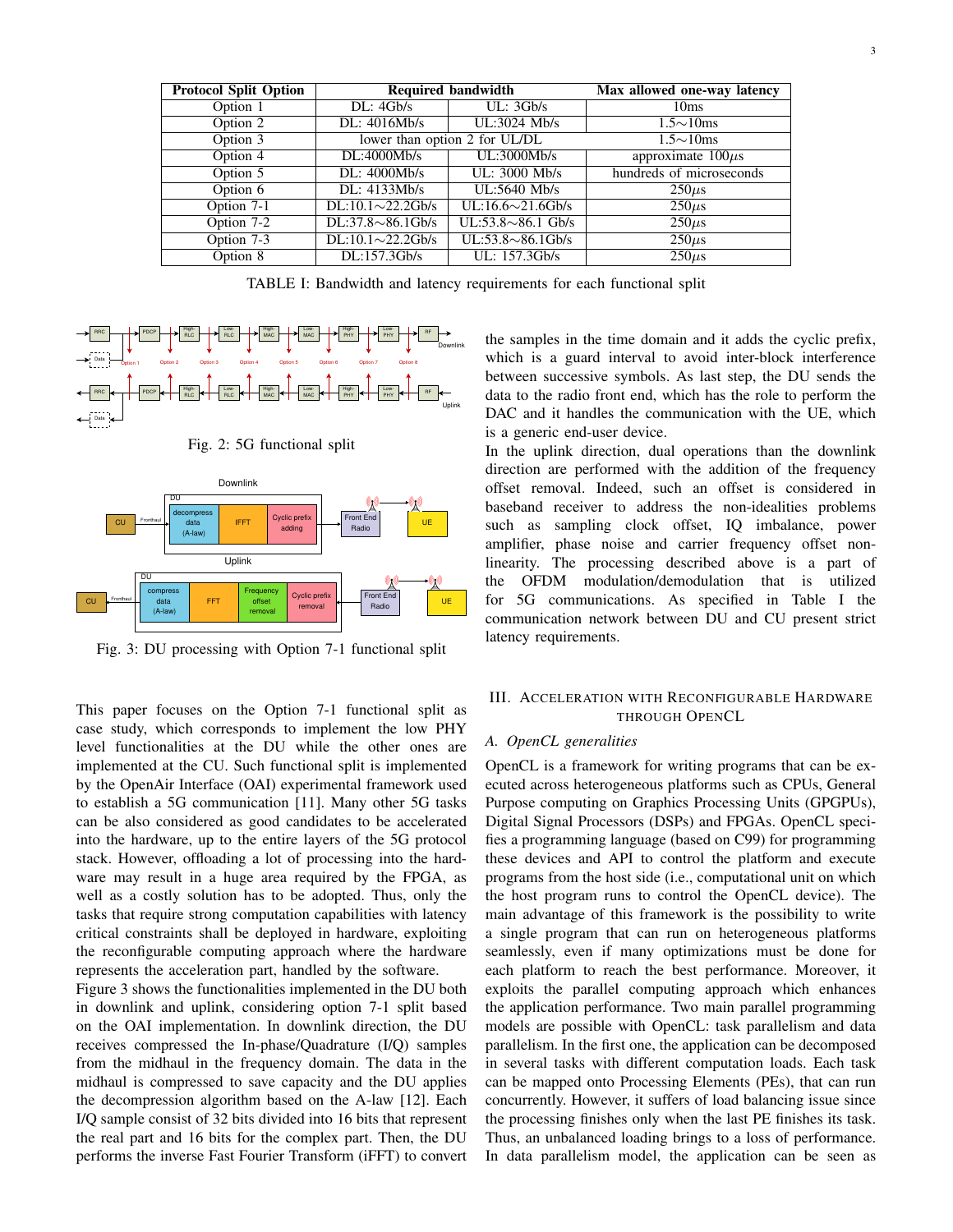

Fig. 4: OpenCL platform model

collection of data elements that can be processed concurrently. This means that a single task can be applied to each data element. This model is possible when a processing on arrays or matrix is needed since each element of the structure can be easily computed by a single task.

The OpenCL platform model is shown if Figure 4. Here, a single *host* acts as a master capable to interact with many OpenCL *devices* which are the components where a stream of instructions execute. Such a stream of instructions is called *kernel* and it represents the program executed by the OpenCL device. Each device is called Compute Devices (CDs) and it can be a CPU, GPGPU, DSP or FPGA. Each CD can be divided in OpenCL Compute Units (OpenCL CUs) which are further divided into PEs. The PEs represent the smallest OpenCL computation units and all the processing run within the PEs.

The host program and one or more kernels must be considered to create an OpenCL application. The host program has the role to initialize and interact with the kernels by using the standard OpenCL API [13]. It establishes the context for the kernels as well as the command queues to be sent to the device. Moreover, it defines the memory objects which are the buffer to be read/written by the kernels. Each kernel needs its command queue. The host places the commands into the command queue and the commands are then scheduled on the associated devices. The commands supported by the OpenCL are: i) kernel execution commands that are necessary to execute a task into a PE of the CD, ii) memory commands that transfer memory objects from/to the device and iii) synchronization commands that refer to constraints on the order of commands execution.

The kernels execute in the CD and they are the processing core of the OpenCL model. Moreover, two types of kernel are defined: pure *OpenCL* and *native* kernels. The first ones are functions written and complied by OpenCL framework. The native kernels are functions created outside the OpenCL environment and it is possible to call them by means of function pointers.

Particular attention must be dedicated to the OpenCL memory



Fig. 5: OpenCL memory model

model since it enables the communication between the host and the device. Figure 5 shows the memory regions from the host to the devices. Here, five memory regions are defined:

- Host Memory. This memory region belongs to the host and it cannot be accessible by any other instance of the OpenCL architecture.
- Global Memory. This region enables the communication from the host to the device and vice versa. Indeed, it can be accessible by all PEs. In Figure 5, a further cache level is depicted. This level may be present depending on the capabilities of the device.
- Constant memory. This memory has a read-only access for the PEs. During initialization, the host writes this region which remains the same during the kernel execution.
- Local Memory. This region is shared by all the PEs belonging to a certain CU and it is used to allocate variables that are commons for all the PEs. Moreover, if the CD has its own memory, it is deployed as a portion of the CD memory, otherwise it is implemented in the global memory. In this case, the access could be slower, depending on the global memory interface bandwidth.
- Private Memory. This memory region belongs to the single PE. The variables stored are not visible by any other instance of the OpenCL architecture.

## *B. Specific OpenCL constructs and kernels for reconfigurable hardware*

In this Section, a focus on the kernels and tools considered to exploit the OpenCL model for FPGA is provided. In particular, we describe the relation between the two types of kernels that can be deployed in hardware as well as the the SDK (Software Development Kit) used for this work, which is capable to create a hardware application starting from these kernels.

The OpenCL framework for FPGAs allows the designer to simply create an application by means of HLD approach. For this paper, the Intel FPGA SDK for OpenCL is considered and it supports the OpenCL specification 2.0 [13]. The Intel FPGA SDK for OpenCL Offline Compiler compiles the kernels to an image file used by the host to program and run the kernel on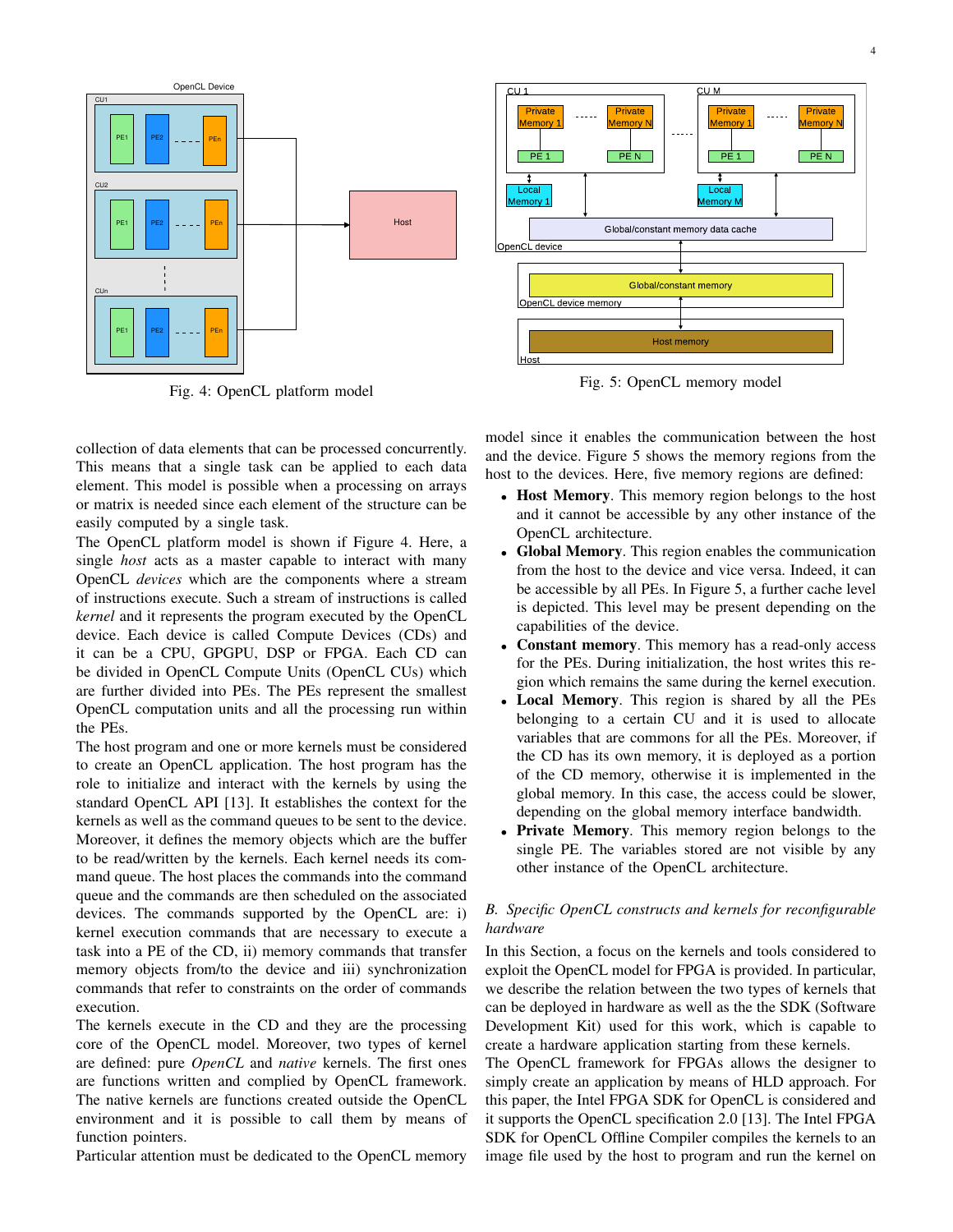

Report FPGA **Execution** Fig. 6: Intel FPGA SDK for OpenCL workflow

the FPGA. The model previously described remains the same with an important difference: the FPGA exploits spatial implementation of a program, thus the instructions are executed when the data is ready. However, in sequential programming (considered for CPU, GPGPU, DSP), the program counter controls the instructions to run. Indeed, even if the data is available to be computed, the processing is executed one instruction at a time, following the order of the program counter. This method is time-dependent since the instructions are executed on the hardware across time. Designers have to take into account this crucial difference to create an application FPGA-oriented. Indeed, the way the code is written permits to avoid FPGA area overhead or performance degradation.

Figure 6 shows the Intel FPGA SDK for OpenCL kernel compilation flow. The Intel FPGA SDK for OpenCL Offline Compiler compiles the kernel and it creates the hardware configuration in a single step (i.e., kernel.aocx). An intermediate step, that creates Intel FPGA SDK for OpenCL object file (i.e., kernel.aoco), provides the report on area usage and performance bottlenecks, especially in the memory access.

Two types of kernels are supported by the OpenCL for FPGA framework: NDRange and Single Work-Item (SWI) kernels. A NDRange kernel permits to partition the data among the PEs. In particular, the OpenCL runtime system creates an integer index space (i.e., NDRange) where each instance of the kernel is executed. Each instance is called *work-item* and it is identified by its coordinates in the NDRange. This kernel is suitable when there is no data dependency that makes the partitioning easy. The commands run from the host create the collection of the work-item and execute all the work-items in parallel.

Executing NDRange kernels with size (1,1,1) corresponds to run a SWI kernel. SWI kernels permit to control the pipeline since only one work-item is executed. This approach is better when an application has loops or data dependencies. However, the NDRange tries to parallelize the computation with several work-items but the performance could be degraded due to a possible stalls for conflicts with data. Unlike NDRange kernels, single work-item kernels follow sequential programming approach, more similar to C programming. Anyway, the data parallelism is applied on SWI kernel type by pipelining the iterations of loops. Indeed, custom pipeline is possible and

data access patterns can be modified using ad-hoc "pragmas".

# IV. RELATED WORKS ON OPENCL HARDWARE ACCELERATION

To the best of our knowledge, this study is the first that considers OpenCL acceleration in the context of 5G. A number of recent works relies on the OpenCL language for FPGAs to deploy advanced services such as Convolutional Neural Networks (CNNs), Finite Impulsive Response (FIR) filters or image processing accelerations. In [14], the authors provide an exhaustive analysis about the Time-Domain Finite Impulsive Response (TDFIRs) and Frequency-Domain Finite Impulsive Response (FDFIRs) implemented in the FPGA by means of OpenCL. In particular, they focus on the performance of several FIR implementations on the FPGA as well as performance comparison between FPGA and GPGPU. Moreover, an analysis on the area usage and power consumption is reported. An optimized implementation of a CNN is proposed in [15], where the authors consider Deep Learning Accelerator (DLA) to overcome the memory bound limit of the CNN deployment into FPGA. They maximize the data reuse and minimize external memory bandwidth. Moreover, Winograd transform is further applied to boost the FPGA performance. The results of such a scenario show that the system is 10x faster of the stateof-the-art implementation and it has comparable performance with GPGPU CNN deployment.

Another approach to improve CNN computation on the FPGA is described in [16]. Here, an analytical performance model regarding area usage is presented and applied to a CNN implementation. Authors show a bottleneck on the on-chip memory bandwidth and provide a 2D interconnection between PEs and local memory to reduce the on-chip memory requirement. Moreover, a 2D dispatcher is further designed to reduce the external memory bandwidth.

Optimization techniques for image processing are presented in [17] where the authors report an optimization review before presenting a spatial-spectral classifier for Hiperspectral Image (HI). This use case is based on the K Nearest Neighbours (KNN) filter deployed into the FPGA by means of OpenCL model. Both SWI and NDRange kernels are tested in terms of area usage and processing time. Moreover, a comparison between the output of KNN filtering and Support Vector Machine (SVM) classification is reported to demonstrate the image processing improvement.

Lastly, the implementation of an efficient 3D Fast Fourier Transform (FFT) is presented in [18]. The core of the work is to improve the pipelines of the FFT providing a valid alternative to HDL deployment. Moreover, the authors report a performance evaluation between OpenCL, HDL, GPU and CPU. The results show that the OpenCL performance are consistent with the HDL ones with the advantage of using fewer resources than IP core design. A significant improvement, in terms of execution time, is highlighted when the processing is performed via OpenCL and HDL with respect to CPU and GPU platforms performance.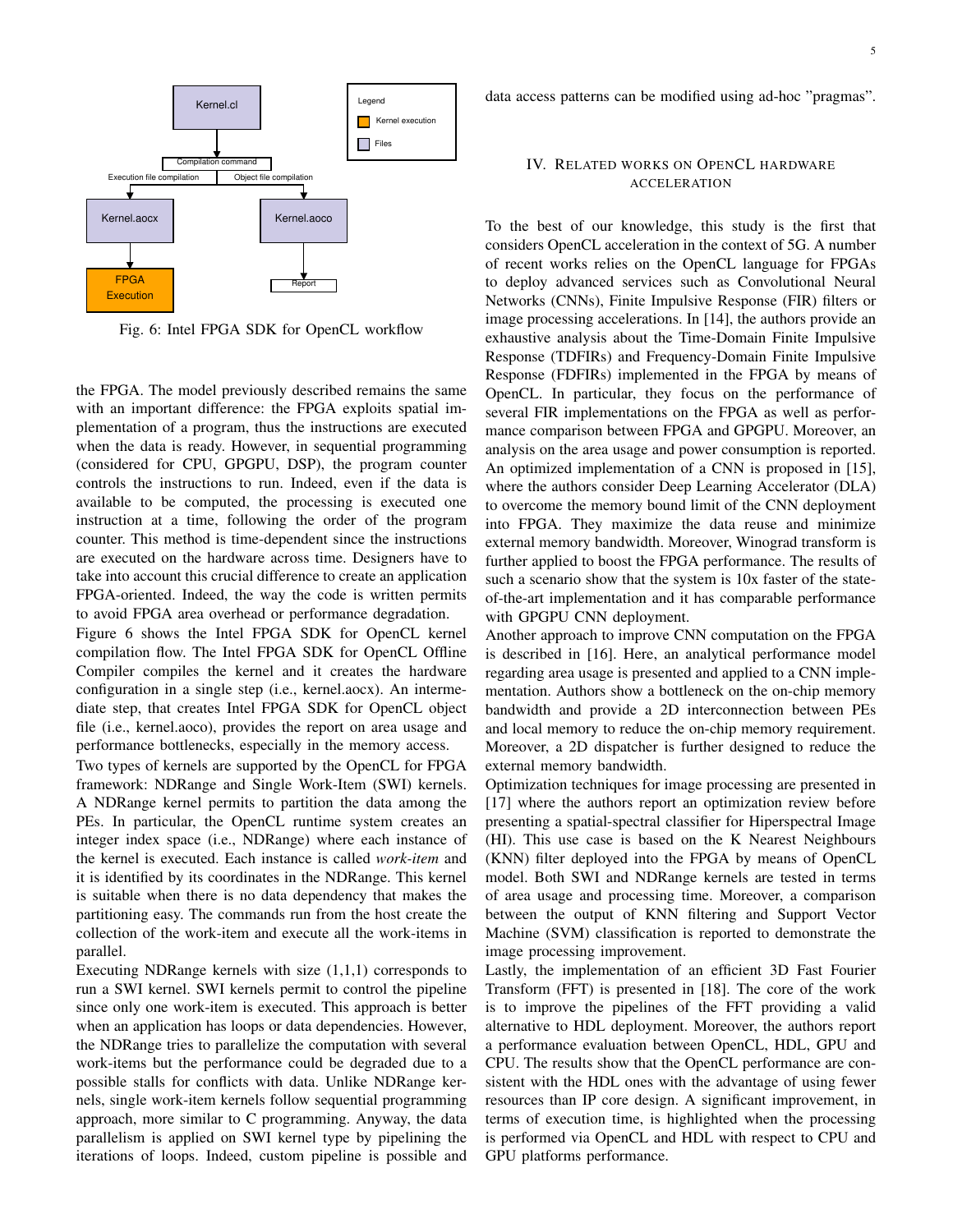#### V. IMPLEMENTATION

This section describes the implementation of the 5G DU processing by means of OpenCL, SIMD and HDL, as well as the considered experimental setup for each method. Figure 7 depicts the block diagram of both HDL and SIMD deployments.

Figure 7a shows the block diagram for the SIMD approach. The data coming from midhaul is uncompressed and processed by the iFFT task based on SIMD instructions. In this work, we consider the Intel Advanced Vector Extension 2 (AVX2) SIMD instruction set that performs operations on 256-bit vectorized data. Such instruction set achieves better performance than previous SIMD extensions, in particular with floating point calculation and data organization. The iFFT algorithm is computed by using the forward FFT and considering complex conjugation of the data before and after the forward FFT processing. Three SIMD functions are implemented to address the integer FFT Cooley-Tukey algorithm [20]: i) decomposition of the signal in frequency, which consists in the division of a frequency spectrum composed by N points into N frequency spectra each composed of a single point; ii) the second step considers the conversion of N frequency spectra into N time signals; iii) last step is the recomposition of N time signals into a single time signal. The last step is the most significant one in terms of computation complexity due to totally connected data dependencies to previous steps. Each input sample of the FFT consists on 32 bit integer type where the first 16 bits represent the real part and the second 16 bits the imaginary part. As discussed above, the Intel AVX2 SIMD instructions can process 256 bit at once, thus 8 FFT samples are computed with a single instruction, ensuring a good degree of data



Fig. 7: Architecture descriptions for a) SIMD and b) HDL implemented 5G DU processing

parallelism. Since iFFT is considered, all the samples are points of signal in frequency to be converted to a signal in time domain. The output data is computed by the cyclic prefix insertion SIMD function that inserts redundant bytes before iFFT samples in the stream. The number of bytes to be added is summarized in Table II together with the complete OFDM 5G numerology considered for this work [21], [22]. Even if the present value considered as maximum symbol size is 4096 [23], we also evaluate the results up to 8192 symbol size to understand which are the better approaches to address a possible future implementation of this size, since the 5G PHY layer is still under study.

Figure 7b shows the top-level block diagram for the HDL use case. Here, the data in the frequency domain from the midhaul is uncompressed and sent to the FPGA by means of the PCIe interface. Then, the data is processed by the Intel iFFT IP core that returns the samples in the time domain. We consider the streaming iFFT setting that allows continuous processing of input data and it provides continuous complex data stream as output, without halting the dataflow. The streaming iFFT is based on quad output iFFT engine which minimizes the transform time. Quad-output refers to the throughput of the internal iFFT butterfly computing [24]. As described for SIMD, the butterfly represents the last of the three steps necessary to compute the iFFT, according to the Cooley-Tukey algorithm. The engine implementation computes all four radix-4 butterfly complex outputs in a single clock cycle. The output of the iFFT block is sent to the custom IP for cyclic prefix addition. The IP core is synchronized at the output of the iFFT block to add the cyclic prefix bytes without adding clock cycles. The output of the design is a burst of samples in time domain composed by some redundant samples representing the cyclic prefix and the complex samples converted from frequency to time. The number of cyclic prefix bytes depends on the OFDM symbol size considered, as summarized in Table II.

Regarding OpenCL, we choose to implement the 5G OFDM computation inside the DU to evaluate both the FPGA area usage and processing time for OpenCL offloading. Thus, the iFFT and the cyclic prefix addition kernels are deployed in hardware, according to Figure 3. Dealing with the iFFT task, we implement an integer algorithm based on the Cooley-



Fig. 8: OpenCL system setup [19]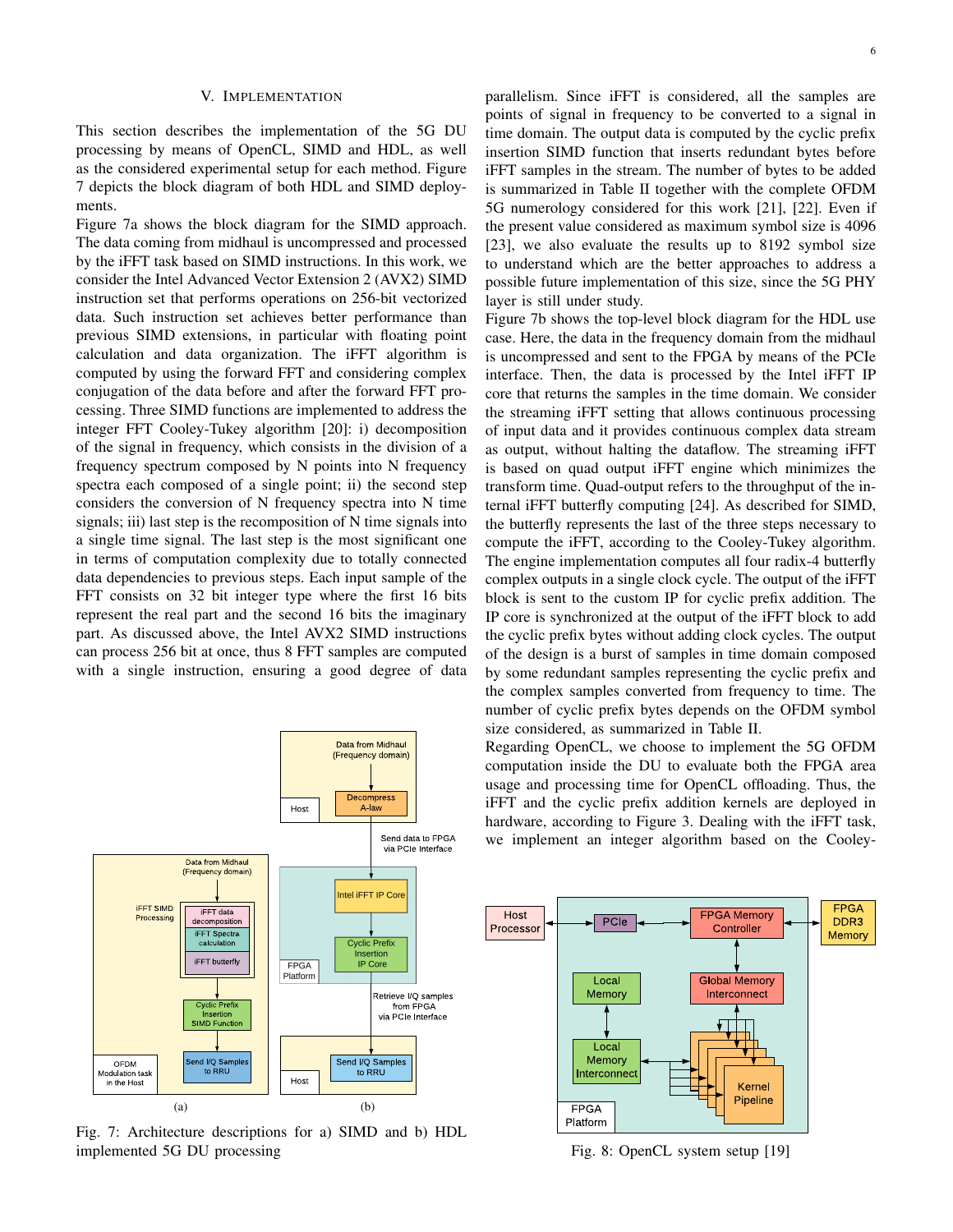| <b>OFDM</b><br>Symbol Size (N) | Cyclic prefix<br>length $(M)$ | Resource Blocks<br>(RBs) | Channel Bandwidth<br>(MHz) |
|--------------------------------|-------------------------------|--------------------------|----------------------------|
| 128                            | 10                            |                          | 1.4                        |
| 256                            | 20                            | 15                       |                            |
| 512                            | 40                            | 25                       |                            |
| 1024                           | 80                            | 50                       | 10                         |
| 2048                           | 160                           | 100                      | 20                         |
| 4096                           | 320                           | 275                      | up to $200$                |
| 8192                           | 640                           | 550                      | up to $900$                |

TABLE II: OFDM numerology

Tukey approach and the same steps considered in the SIMD deployment are taken into account. In the OpenCL for FPGA scenario, the implementation of an integer algorithm is preferable to avoid excessive usage of DSP blocks of the FPGA. Indeed the floating point calculations require complex circuits based on adders, subtractors and multipliers that use DSP resources of the FPGA. The algorithm developed for the OpenCL application receives as input a number of samples equals to the OFDM symbol size. To complete the OFDM processing at the DU side, the cyclic prefix addition kernel is also offloaded to hardware. It prevents interferences between OFDM symbols.

Figure 8 shows the setup with the internal connection between host, FPGA and FPGA memory. The communication interface between the host and the FPGA is a PCIe that can directly interact with the global memory by means of a memory hardware controller. The PCIe bandwidth is around 4 GB/s. The maximum symbol size considered for this work is 8192 and each samples is 32 bit based. Thus, the maximum bandwidth for the OFDM used to transfer the data from the host to the FPGA is 262144 bits/s, significantly below the maximum PCIe bandwidth. The Random Access Memory (RAM) of the board represents the global memory of the OpenCL environment and it can be accessible from the kernel pipeline, exploiting the global memory interconnect to interleave data accesses and hide latencies. The intermediate variables necessary for the kernel computation can be stored in both the RAM blocks (local memory) and the FPGA registers (private memory). In case of using RAM blocks, a local memory interconnect is necessary to access the memory itself.

Table III summarizes the characteristics of the Terasic DE5- Net high-end board exploited for this work as OpenCL device. Moreover, the host is based on the the processor Intel Xeon W-2133 equipped with 12 cores with a 3.60GHz clock frequency.

| Board                                            | Terasic DE5-Net             |  |  |
|--------------------------------------------------|-----------------------------|--|--|
| <b>FPGA</b>                                      | Intel Stratix V GX          |  |  |
|                                                  | $\sim$ 622000 LEs           |  |  |
| Resources                                        | 256 DSPs                    |  |  |
| <b>RAM</b>                                       | $2x$ 4GB DDR3 @933 MHz each |  |  |
| PCI Express (PCIe) x8 lanes<br>Interface to Host |                             |  |  |

TABLE III: Terasic DE5-Net board specifications

The host is capable of both compiling and starting the kernel. Once the FPGA is programmed, the host starts the kernel and reads/writes the global memory exploiting the OpenCL API. The kernel considered for this work is SWI based and it is optimized to reach high global memory throughput and 7

to reduce memory latency transfer. Closing the gap between kernel frequency and memory controller frequency achieves the saturation bandwidth, which is an important parameter to obtain the above optimizations. In particular, memory controllers usually run at  $\frac{1}{8}$  of the clock of the external memory for DDR3 memory types. Considering a bus width of 64 bits for DDR3 memory, the memory bandwidth is saturated if the kernel runs at the same operating frequency than the memory controller  $(\frac{1}{8}$  of memory frequency). Thus, the saturation bandwidth SB is calculated with Eq.1, where BW is the bus width,  $N_{ddr}$  is the number of DDR banks, MF is the memory frequency and KF is the kernel frequency.

$$
SB = BW \times N_{ddr} \times \frac{MF}{KF}
$$
  
= 64 bit × 2 × 8 = 1024 bits/clock cycle (1)

This value is the maximum achievable SB and it can be obtained under the following conditions: i) the kernel has to exactly have one read and one write memory access. Then, ii) no stall shall occur, iii) the memory accesses have to be word aligned and iv) balanced readings and writings have to be done (the same number of bytes have to be read and written from/to the memory). Otherwise, if one or more conditions are not met, a significant overhead of computing cycle occurs and the execution time performance is degraded. These conditions permit to increase the OpenCL kernel frequency up to  $\frac{1}{8}$  of the clock of the external memory. As described in Table III, the Terasic DE5-Net board is based on two banks of DDR3 memory, 933 MHz each, with double data-rate. This means that we can consider 1866 MHz (i.e.,  $2 \times 933$  MHz) as external memory clock and the FPGA memory controller is  $\frac{1}{8}$  of this value (i.e., ~233 MHz). Hence, the saturation bandwidth is achieved if the kernel frequency is equal to 233 MHz (at least, as close as possible). In this work, all the OpenCL kernels developed for the evaluation reach this working frequency, ensuring the maximum global memory throughput.

The main advantage of the OpenCL model is certainly the portability, but each architecture requires its own optimization since specific instructions have to be executed to achieve better performance. For instance, the considered SWI kernel can run in a GPGPU but with very low throughput [25]. Indeed, the GPGPU is equipped with thousands of tens of SIMD cores, each with tens of individual cores capable to run a single work-item. Thus, NDRange kernels are more suitable for GPGPUs. Indeed, their SIMD cores usually require to execute at least 16 to 32 times the same instruction on separate data to reach their peak performance. Such strong data parallelism is the reason of existence of NDRange kernels. Hence, the platform optimization is an important process before compiling an OpenCL application and bad optimizations may lead to a platform inefficiency for OpenCL application. The choice of a SWI kernel is preferable in FPGA to NDRange kernels due to possible conflicts in the memory accesses. Moreover, SWI kernels permit to control the whole pipeline, as well as the memory accesses.

The kernel developed for the application is loop-based.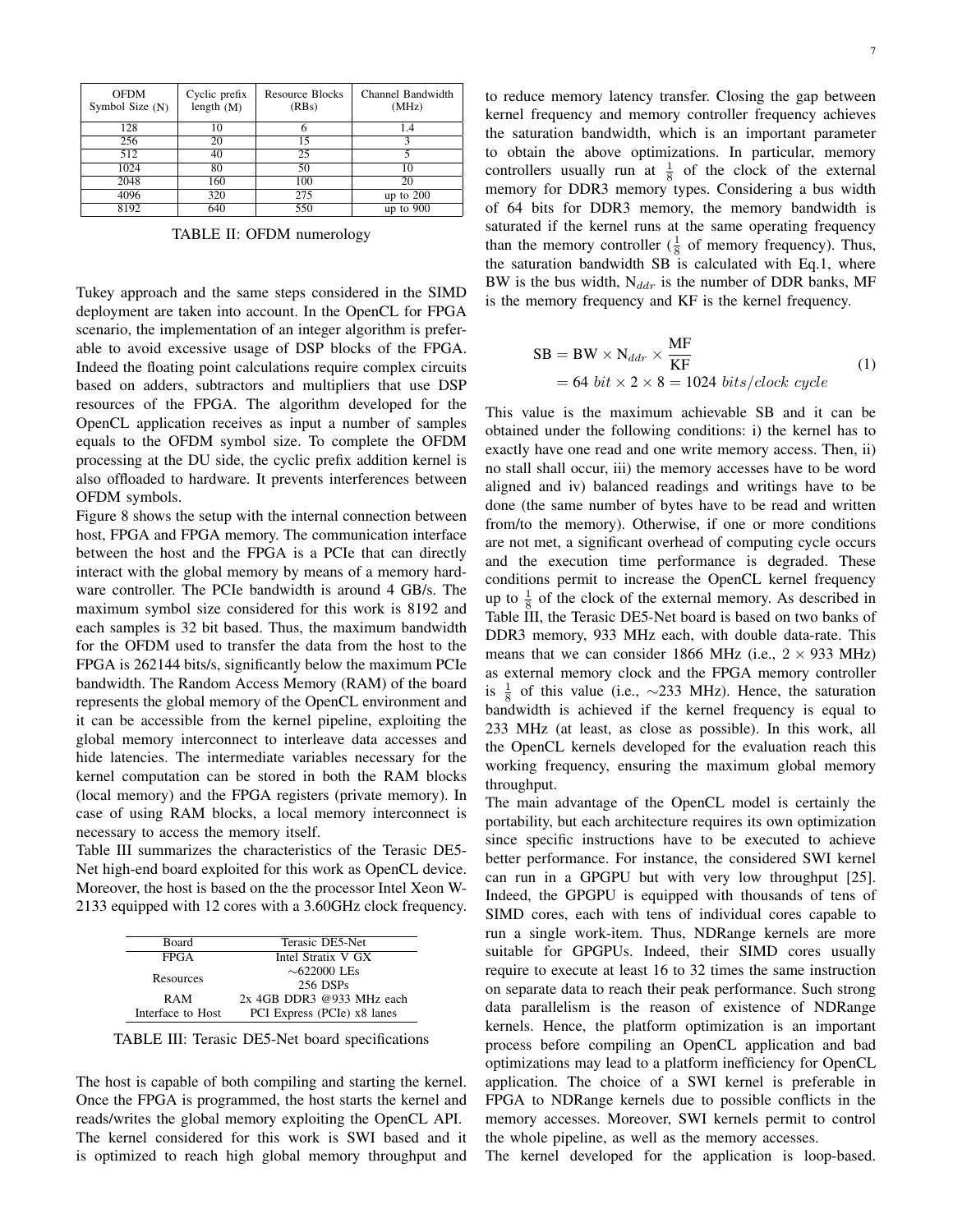8

Each loop inside the SWI kernel is unrolled, which means that the system tries to run each loop iteration in parallel. Hence, by means of a #pragma unroll N directive, the compiler is forced to unroll the loop *N* times. This reflects into a speed up of *N* times in the execution performance of the loop (without specifying the *N* factor, the compiler automatically unrolls the whole loop). Thus, to achieve the best performance, it is important to avoid dependencies on the pipeline and concurrent memory accesses. These conditions are fundamental to optimize the SWI kernel, otherwise the OpenCL compiler needs too much FPGA area to efficiently address data dependencies (i.e., implementation of multiple instances of the same variable). To address this optimization, we store the variables inside the FPGA registers to reach lower processing time. Indeed, if we consider on-chip memory (RAM blocks) to store the kernel variables necessary for the processing, several accesses are required to the block RAMs, reducing the processing time. For instance, unrolling loops with large unroll factor can cause memory conflicts on the on-chip memory, if a precise pattern for the accesses is not well-defined. Moreover, the OpenCL compiler tries to optimize the accesses but area usage and latency increases due to the concurrence. Storing the kernel variables as registers permits to achieve higher performance since no memory access is required and no conflicts are possible for concurrent access. As matter of example, we can consider to store an array of 64 elements 16-bit each. The compiler considers 64 registers of 16-bit width. In this scenario, no conflicts are possible since every element of the array has its own register. However, this methods requires higher FPGA resources, in particular Adaptive Look Up Tables (ALUTs) and Flip Flops (FFs). Too many variables stored as registers can rapidly increase the overall logic utilization and the OpenCL design does not fit into the FPGA.

Another optimization is to unroll read and write loops of global memory access to achieve the compile-time *memory coalescing*. This approach is typical to have uniform and regular memory accesses. In particular, an irregular or not aligned access to the memory tends to decrease the performance in FPGA. Furthermore, the memory transfer between the host and the global memory has to be aligned to exploit the Direct Memory Access (DMA) acceleration. Unrolling global memory loops permits to have an efficient access, exploiting the whole communication bandwidth of the memory (as described for Eq.1). On the other hand, choosing big values of *N* correspond to have accesses larger than the external memory bandwidth, thus the best unrolled factor is the one that saturates the memory bandwidth.

A significant optimization on area usage is done by avoiding function calls in the SWI kernel. Indeed, every function call is implemented as a circuit on the FPGA, resulting in a large usage of FPGA resource. Functions call prevents the compiler to create a correct report about FPGA area usage that makes the debugging harder.

Finally, writing OpenCL code for hardware-oriented programming is a best practice to optimize the SWI kernel. This aspect leads to an improvement in terms of both performance and area usage. As a matter of example, we can consider a simple if-then-else directive implemented in both software and hardware. In software (i.e., sequential programming), the if-then-else statement presents an issue in the pipeline. Indeed, there are two possible instructions to be fetched and the CPU has to take a decision based on the condition. Modern CPUs attempt to predict the correct instruction to be executed. Then, the processor fetches the instructions based on such a prediction and, in case of wrong prediction, it discards the partially executed instructions in the pipeline. In this scenario, the pipeline is not stalled, ensuring a smooth execution of the directives. However, in hardware approach (i.e., spatial programming), both "if" and "else" instructions are mapped into hardware circuits which lead to a FPGA area overhead since only one circuit is considered at a time. Using conditional statements (i.e., out = (condition) ?  $in_1 : in_2$ ) instead of if-then-else statements can reduce the FPGA resources in many cases. Indeed, the if-then-else construct follows the sequential approach and infers a priority routing network, which needs higher resources. On the other hand, conditional statements are mapped as a unique MUX circuit in hardware and they yields better results in terms of both resource saving and performance since they follow the concurrent approach [26].

## VI. PERFORMANCE EVALUATION AND RESULTS

To evaluate the offloading of 5G computation to reconfigurable hardware, we consider three different performance parameters: FPGA area usage, overall execution time and computational load. All the parameters refers to the implementation of the OFDM downlink processing for Option 7-1 functional split in the DU part of the 5G architecture, as described in Figure 3. The first parameter permits to evaluate the FPGA resources needed to offload the computation. Moreover, we report the resource utilization for both HDL and OpenCL methods to have a comparison between these two different approaches.

The second parameter considers both processing time and memory transfer time performance. In particular, memory transfer time is evaluated for both OpenCL and HDL approaches and it is defined as the time necessary to send the data from the host to the device and vice versa. However, the pure processing is defined as the time to execute the OFDM processing for all the deployments, without considering memory transfers. Processing time analysis is done by comparing the OpenCL platform with HDL and software SIMD implementations. Moreover, a model is developed to predict the pure processing time values for those OFDM symbol sizes that not fit into the FPGA (for OpenCL case). Likewise, the present 5G deployment considers OFDM symbol sizes up to 4096, thus a SIMD model is necessary to estimate the processing time for bigger OFDM symbol size. The SIMD approach is already implemented in the OAI 5G framework, thus it can be considered as a benchmark to evaluate the processing time performance and the correctness of the data. Moreover, it has the best software performance for the iFFT computation [27] which represents the most significant part of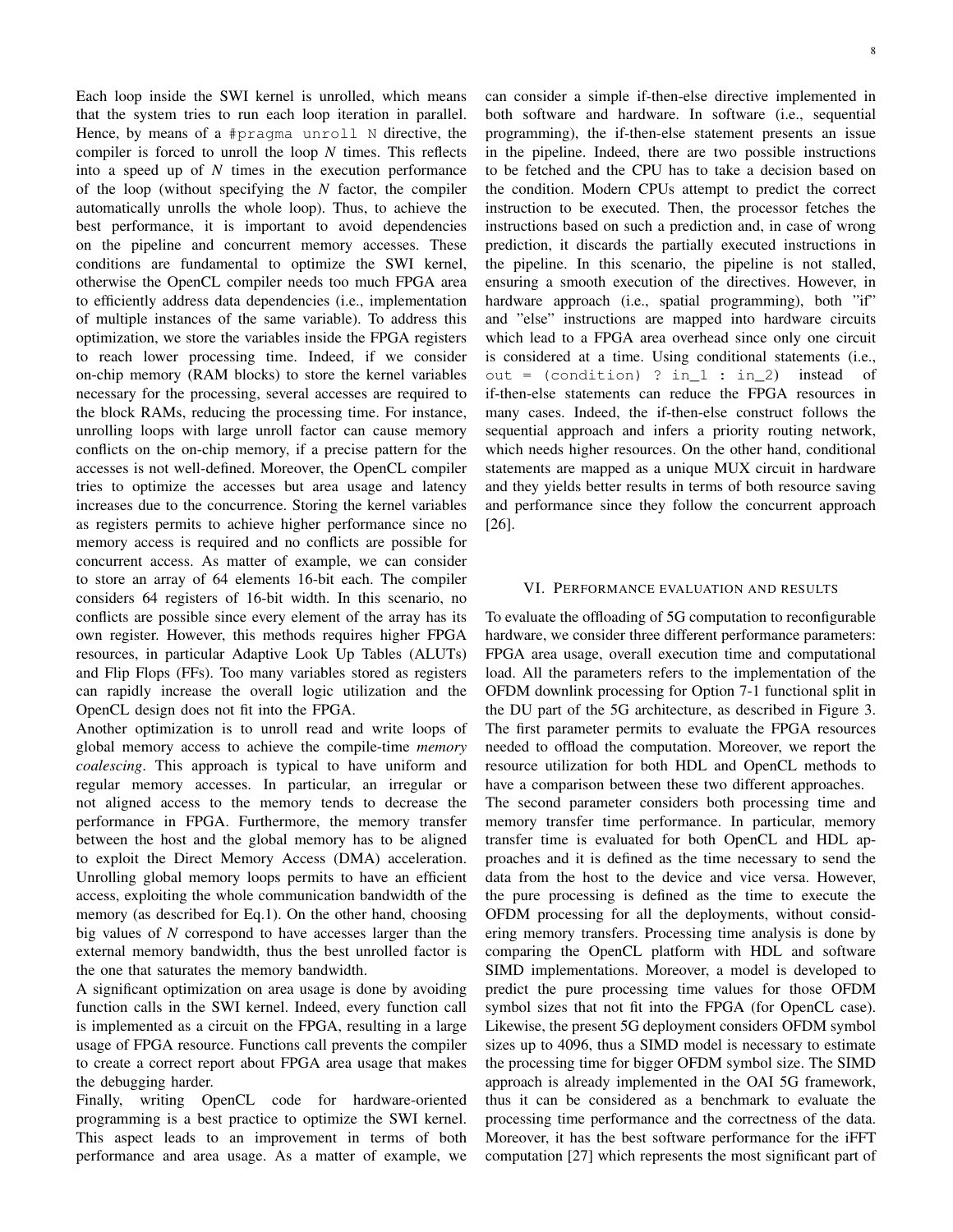| OFDM Symbol |            | Logic Util (ALMs)   |       | Registers |                  | Total Memory bits |       | <b>DSPs</b> |
|-------------|------------|---------------------|-------|-----------|------------------|-------------------|-------|-------------|
| Size        | <b>HDL</b> | O <sub>pen</sub> CL | HDL   | OpenCL    | HDL              | OpenCL            | HDL   | OpenCL      |
| 128         | $2\%$      | 29%                 | $1\%$ | 13%       | ${<}1\%$         | 7%                | $2\%$ | 24%         |
| 256         | 3%         | 51%                 | 1%    | 25%       | ${<}1\%$         | 7%                | $2\%$ | 48%         |
| 512         | 5%         | 95%                 | $2\%$ | 49%       | ${<}1\%$         | 8%                | $2\%$ | 86%         |
| 1024        | $9\%$      | No FIT              | 3%    | No FIT    | ${<}1\%$         | No FIT            | $2\%$ | No FIT      |
| 2048        | 16%        | No FIT              | 4%    | No FIT    | 1%               | No FIT            | 5%    | No FIT      |
| 4096        | 31%        | No FIT              | 8%    | No FIT    | $2\%$            | No FIT            | 5%    | No FIT      |
| 8192        | 60%        | No FIT              | 15%   | No FIT    | $3\overline{\%}$ | No FIT            | 5%    | No FIT      |

TABLE IV: OpenCL and HDL FPGA resource usage

the OFDM processing.

Finally, the computation load parameter is referred to the CPU processing load for both SIMD execution and OpenCL hardware offloading. In this case, the goal is to show if the OpenCL approach permits to save the CPU processing.

## *A. FPGA area usage evaluation*

To evaluate the area usage in the FPGA, we report the resource utilization for both HDL and OpenCL approaches. Area usage is reported in Table IV where the results are presented for different OFDM symbol sizes. The values refer to the resource occupation, given by the report generated during the OpenCL kernel compilation. Here, it is evident the resource usage differences, which reflect the different model application of HDL and HLS. Indeed, the FPGA resources used for the OpenCL implementation are much higher than the HDL cases. The reason lies in the abstraction layer introduced by the OpenCL. However, the OpenCL resources could be lower since we consider the fully unrolled implementation of the OFDM computation. This means that all the loops inside the OpenCL kernels are unrolled to improve the processing time to meet the 5G requirements, at the cost of significant increase of the area usage. In this scenario, the maximum OpenCL hardware acceleration is implemented for a 512 symbol size OFDM while for higher symbol size the OFDM does not fit.

## *B. Overall execution time performance evaluation*

To evaluate the overall execution time considered for the OpenCL approach, the pure processing time and the memory transfer time between the host and the OpenCL device are considered. Regarding the OpenCL memory transfer latency, it is calculated by subtracting the execution time of the OFDM kernel under exam with the execution time of a no operation loopback kernel (the data is sent from the host to the kernel and immediately forwarded by the kernel to the host). We measure around 233 us for all the OFDM symbol sizes, considering a CPU core dedicated to run the OpenCL kernel. This time represents a bottleneck due to the data transfer and synchronization between the host and the device memory, as well as the reading and writing from/to the global memory (which is the DDR3 RAM for the considered board) and the FPGA. We also measure the transfer time in case of OFDM hardware offloading exploiting a single CPU core shared with other concurrent tasks, obtaining a value around 468 µs for all

the OFDM symbol sizes. Such a value is around the double of 233 µs, measured in case of ideal condition of CPU dedicated core, which demonstrates that this latency is due to software synchronization with the PCIe interface, since the pure kernel processing time remains the same (the hardware execution does not change).

For these reasons, in a possible deployment of the OpenCL approach for the 5G communication, the PCIe interface between the host and the device represents a bottleneck that has to be avoided. A possible solution is to exploit the *auto-run* kernels and the OpenCL channels. The auto-run kernels permit to execute the processing in hardware without the interaction with the global memory. Indeed, the host starts the auto-run kernel which can process the data acquired by means of the I/O OpenCL channels. For instance, in the 5G context, such a kernel can gather the data to be directly computed exploiting the Ethernet or optic fiber hardware interfaces. Moreover, if more kernels are instantiated, the OpenCL channels enable the data transfer between the kernels without global memory interactions that increase the overall processing time.

Regarding the pure computation time for all the deployments, Figure 9 shows the processing time performance for SIMD, OpenCL and HDL and *performance ratio* trend for SIMD and OpenCL as functions of the OFDM symbol size from 128 up to 8192. Here, the processing time curves are both based on experimental results and estimation, except for the HDL case. As previously discussed, the PHY layer of 5G is still under study, thus the SIMD values are calculated according to the present symbol size which corresponds to 4096. However, according to Table IV, OpenCL kernels does not fit into the hardware for OFDM symbol size bigger than 512. This means that for both OpenCL and SIMD is necessary a model to estimate the processing time up to 8192 OFDM symbol size to understand the behaviour of these deployments.

The model to evaluate the processing time is based on the performance ratio calculated by taking into account the complexity of the OFDM processing. Indeed, in downlink side, the DU have to compute the iFFT and the cyclic prefix addition to complete the OFDM. Since the iFFT is based on the Cooley-Tukey algorithm, the complexity can be calculated by  $N \times \log N$ , where N is the OFDM symbol size considered, while the complexity of the cyclic prefix addition is M, where M is the number of samples to be added as cyclic prefix. Table V shows the complexity of the both iFFT and cyclic prefix addition. The number of samples considered for the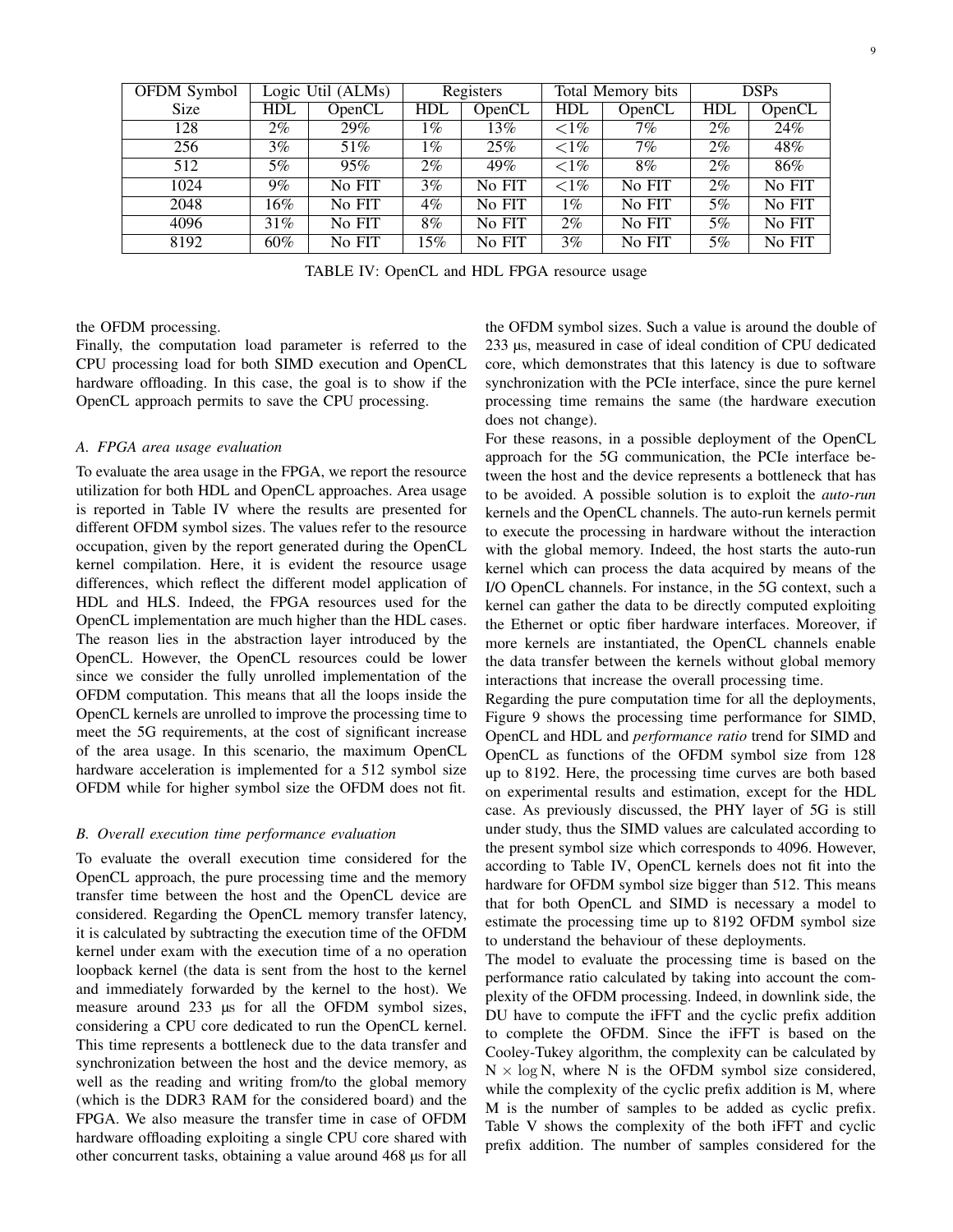10



Fig. 9: a) OpenCL, SIMD, HDL measured and estimated processing time; b) performance ratio trend obtained by dividing performance time measured by OFDM complexity

| OFDM symbol<br>sizes | iFFT complexity<br>$O(N^*logN)$ | Cyclic prefix<br>addition complexity<br>O(M) |
|----------------------|---------------------------------|----------------------------------------------|
| 128                  | 269.72                          | 10                                           |
| 256                  | 616.51                          | 20                                           |
| 512                  | 1387.15                         | 40                                           |
| 1024                 | 3082.55                         | 80                                           |
| 2048                 | 6781.60                         | 160                                          |
| 4096                 | 14796.23                        | 320                                          |
| 8192                 | 69049.06                        | 640                                          |

TABLE V: DU OFDM computation complexity for Option 7-1 split

cyclic prefix are the same presented in [28] and summarized in Table II, while we estimate a possible value for 8192 OFDM symbol size. Since the complexity of the cyclic prefix is much smaller than the iFFT complexity, we can approximate the overall complexity equal to the iFFT one. The performance ratio is calculated by dividing the measured processing time by the complexity. The trends are obtained by the interpolation of the performance ratio values calculated for different OFDM symbol sizes. To get the curves for the performance ratio, we use the Matlab curve fitting tool and we choose the equation that maximizes the *R factor*. Such a factor is defined as the square of the correlation between the response values and the predicted response values and it can be a value between 0 and 1. A value close to 1 indicates that a greater proportion of variance is accounted for by the model.

The OpenCL trend follows the exponential law while the SIMD trend can be considered as a second order hyperbola (Eq. 2).

$$
\text{OpenCL} \Longrightarrow ax^b + c \quad \text{and} \quad \text{SIMD} \Longrightarrow a + \frac{b}{x} + \frac{c}{x^2} \quad (2)
$$

Such models permit to estimate the processing time for both SIMD and OpenCL and they are depicted in Figure 9b in logarithmic scale, where it is evident the differences between the two trends. Indeed, OpenCL has a better processing feature when the data size increases due to its pipelined approach. Moreover, the OpenCL performances are not expected to significantly increase since we considered a fully parallelized

kernel. This approach results in a more resource usage, as shown in Table IV, but the performance considerably improve. However, the SIMD computation is lower for smaller data processing that reflects into an important distance between the two curve for OFDM symbol size less than 2048. Indeed, the SIMD model follows the sequential computing approach, typical of the software, that increases computation for large data batch. Performance ratio estimated values are calculated starting from the measured processing time, which permits to build part of the performance ratio plot. In particular, the OpenCL ratio trend is also based on 16 and 64 symbol sizes, to have more points for a better performance ratio estimation, even if these are not possible OFDM symbol sizes and they are not shown in Figure 9b.

Regarding the processing time, depicted in Figure 9a in logarithmic scale, the SIMD implementation has constant performance which reflects into a parabolic behaviour in linear scale. Moreover, for SIMD evaluation, two different curves are depicted, which correspond to the computation of the OFDM task exploiting a CPU core dedicated and a CPU core shared with concurrent tasks. The performance time trend for SIMD considering a core dedicated is the best one after 2048 symbol size but it reflects an ideal situation that is difficult to meet in 5G. Indeed, one of the main novelty of 5G is the virtualization that require multiple treads to be executed in parallel, thus, for this analysis, we consider the OFDM SIMD processing along with other parallel tasks.

OpenCL has a almost linear behaviour (negative exponential in linear scale) and the performance are worse up to 2048 symbol size with respect to SIMD. However, the OpenCL trend increases less rapidly than SIMD and they have the same performance at 4096 symbol size, while OpenCL could be a better approach after this value. Furthermore, as discussed at the beginning of this Section, running OpenCL kernel in parallel with other software tasks does not affect the hardware processing time but only the data transfer latency. Thus, the OpenCL processing time under CPU core resources shared is the same of CPU core dedicated, shown in Figure 9a.

The same parameter considered for the OpenCL can be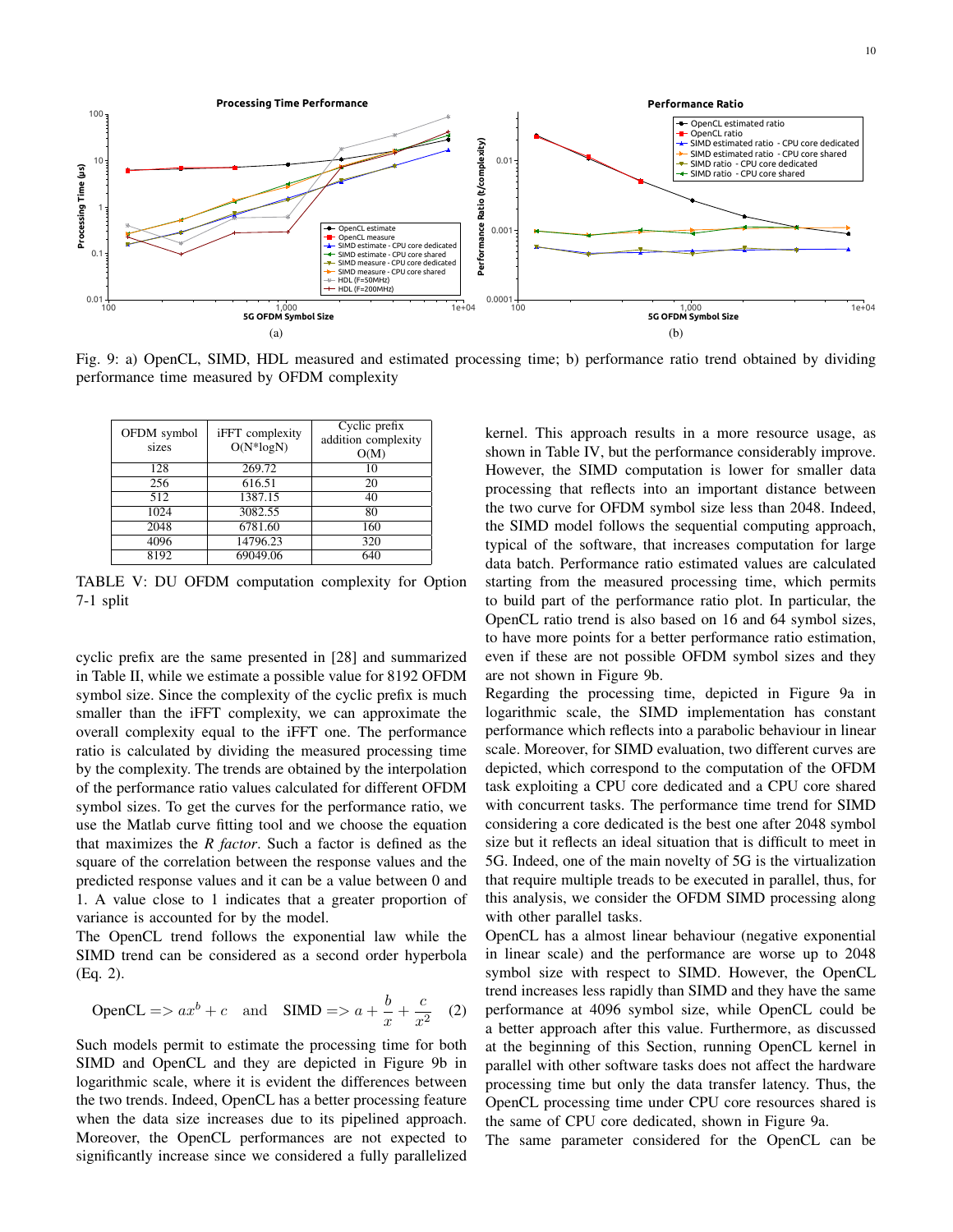taken into account for HDL deployment. Indeed, the overall execution time can be divided in the throughput latency (i.e., memory transfer time) and the calculation latency (i.e., processing time). The first one represents the latency due to the data transfer towards the OFDM processing hardware IP and it corresponds to N clock cycles, where N is the OFDM symbol size. The calculation latency represents the clock cycles needed to do the processing. Figure 9a shows HDL curves that only takes into account the calculation latency, which is the delay introduced by the OFDM computation task. Calculation latency is depicted in time domain after multiplying the clock cycles needed for the computation by the inverse of the FPGA operating frequency. Here, 50 MHz and 200 MHz working frequencies are imposed for the evaluation of the HDL curves: 50 MHz constraint as working frequency is respected while the 200 MHz is not met for OFDM symbol size bigger than 1024. Table VI shows the frequencies reported by the Intel Quartus Timing Analyzer according to the Slow 85C Timing model which provides timing delays for the FPGA operating under the conditions of i) slowest silicon for the specific speed grade, ii) low voltage and iii) 85C junction temperature. Such conditions represent a possible worst-case for the device. Indeed, since each FPGA that is cut from a silicon wafer has delay differences, the timing analyzer takes into account the worst performance of a specified speed grade. Moreover, low voltage decreases the transistor switching speed by decreasing electron mobility through the transistors. High temperature also affects transistor speed by changing the characteristics of the silicon material, leakage current, and electron mobility [29].

In Figure 9a, it should be noticed that the HDL curves have better performance of both OpenCL and SIMD for OFDM symbol size less than or equal to 1024. After this values, the HDL computation increased and the SIMD processing time is the best of the three approaches up to 2048 OFDM symbol size. Starting from 8192 OFDM symbol size, both OpenCL and SIMD approaches are expected to have less processing time. The rising processing time after 1024 symbol size is due to the increased number of clock cycles considered to complete the iFFT step in the Intel iFFT IP core.

Finally, a consideration about the technology is necessary. The Intel Xeon W-2133 used for the SIMD processing is produced with a 14 nm production technology while the Intel Stratix V FPGA is based on the 28 nm technology. This means that 14 nm FPGA (e.g., Intel Stratix 10 series) can achieve better performance in terms of both area usage (in particular for OpenCL approach) and working frequency that can significantly reduce the curves reported for the hardware scenario.

#### *C. Computational load evaluation*

For the last evaluation, the performance parameter considered is the CPU load. Such a parameter can be further characterized by three CPU states during the computation: *idle* state, *system processing* state, and *user* state. The first one refers to the time that the CPU is idle and the system does not have outstanding I/O requests. The system processing state represents the CPU

|             | FPGA Fmax |           |  |  |
|-------------|-----------|-----------|--|--|
| OFDM Symbol | (MHz)     |           |  |  |
| Size        | 50 MHz    | 200 MHz   |  |  |
|             | Constrain | Constrain |  |  |
| 128         | 131       | 231       |  |  |
| 256         | 126       | 222       |  |  |
| 512         | 100       | 209       |  |  |
| 1024        | 95        | 198       |  |  |
| 2048        | 78        | 194       |  |  |
| 4096        | 75        | 183       |  |  |
| 8192        |           | 150       |  |  |

TABLE VI: FPGA Timing analyzer frequency report for each OFDM symbol size

utilization that occurred to execute task at the system level (kernel). Moreover, this state refers to the interaction of the system with the external physical peripherals. The last state is the user state that stands for the CPU utilization while executing user level applications.

All the tests were performed considering a single core of the Intel Xeon processor. In particular, one core is unhooked from the operative system computation and exclusively dedicated to the processing of the OFDM algorithm.

Figure 10 reports the results of the CPU load during computation of the OFDM via SIMD (purely software) and via OpenCL while Figure 11 shows the performance of the CPU during a switch from software to the hardware processing, triggered by a manager. Such a manager is developed to control the CPU state in terms of processing load. Thus, the hardware offloading is enabled when the CPU computation is heavy for long time. For the manager, we consider a simple algorithm based on a threshold on the CPU load and the hardware acceleration is triggered once this threshold is overcame for a minute. However, more efficient algorithm that can take into account the average energy consumed by the CPU during the processing phase can be developed.

Figure 10a shows the CPU load when the processing is purely software. Here, the CPU core is in idle state only at the beginning and at the end of the test since the computation load required by the SIMD is constant at 100% for the entire duration of the OFDM execution. Moreover, the core is always in user state since no interaction with the external peripheral are required.

Figure 10b depicts the percentage of the CPU core during the OpenCL offload. In this scenario, the computation state is divided between the user state and the system state. Indeed, the user state is due to the host OpenCL application running while the system state reflects the PCIe interactions of the host with the global memory. It should be noted that the user application requires around 25% of the core load while the interaction with the PCIe interface is around 60%. However, the idle state is around 15% which is not found in the pure software use case.

Figure 11 show the transition between hardware to software. Such a transaction is triggered by the manager after around 60 seconds of the CPU core utilization at 100%. Here, the differences between the two approaches are highlighted and the OpenCL approach reduces the computation load since the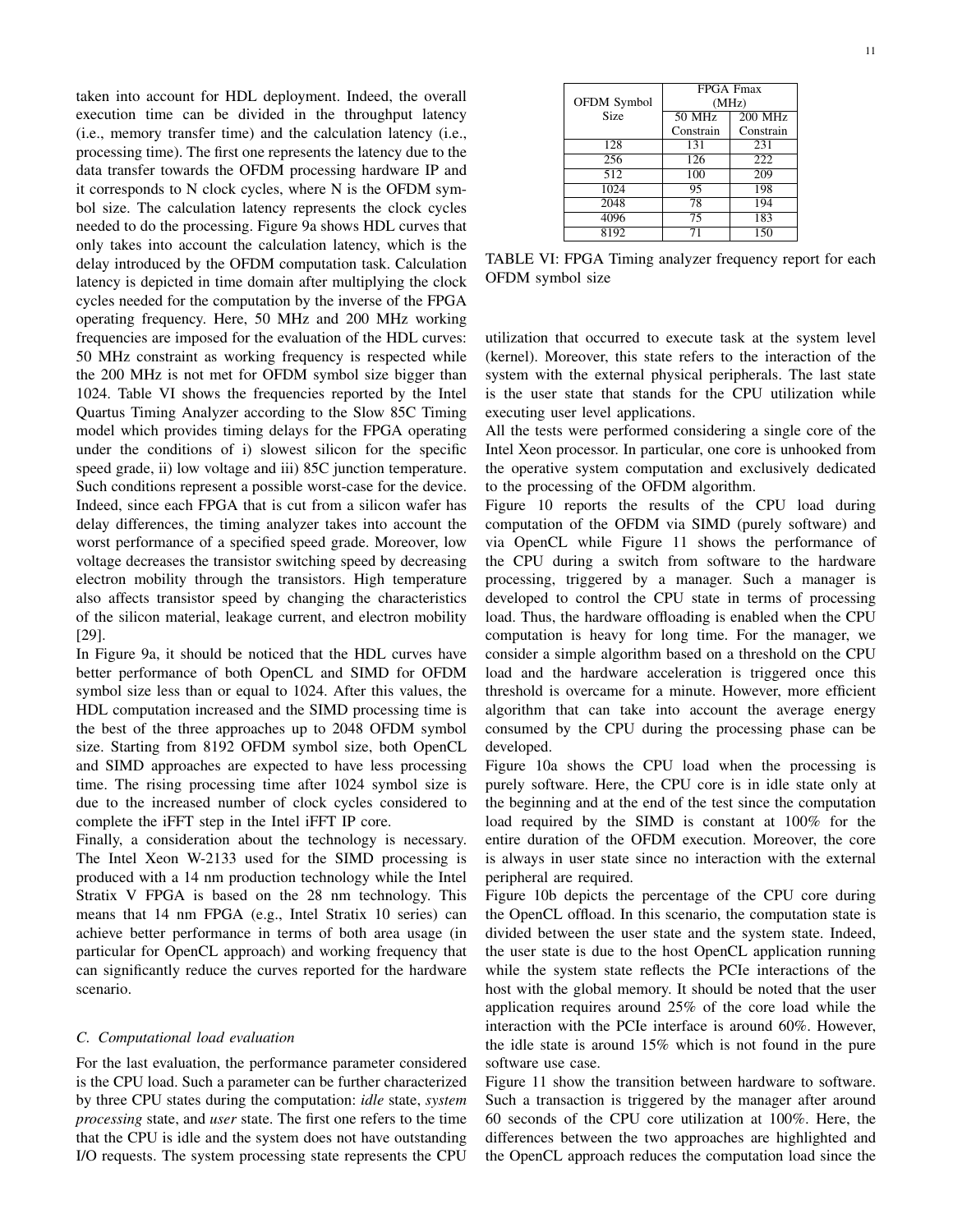12



Fig. 10: CPU core computation load for OFDM execution via *a*) SIMD (purely software) and *b*) via OpenCL offload



Fig. 11: CPU core computation load during the switch from software to the hardware

core remains in idle state for the 15% of the time. This means that the computational power of the CPU can be reduced by means of hardware offloading and part of the computation load can be reassigned to other tasks.

Finally, a consideration for the OFDM symbol size is necessary. This parameter evaluation is carried out with 256 and 512 OFDM symbol sizes and, in both scenarios, the results for SIMD and OpenCL are the same. Considering SIMD approach, OFDM computation always requires 100% of CPU processing. However, OpenCL approach requires the same CPU computation since all the processing is carried out in the hardware. Indeed, on the software side, the OpenCL application, that controls the FPGA execution, needs the same percentage of CPU resources in terms of both user state (i.e., OpenCL API application) and system state (i.e., interaction with PCIe) for all the OFDM symbol sizes.

# VII. DESIGN PRODUCTIVITY ANALYSIS WITH OPENCL ACCELERATION

In this Section, the evaluation of the design productivity of deploying OpenCL kernel is addressed. According to [30], the performance of a HLS approach is a trade-off between a quality system optimization (e.g., resource usage, memory accesses, etc.) and design efficiency. In particular, design efficiency can be expressed with several indicators such as



Fig. 12: Design efficiency and implementation chart

complexity of the design, the cost of the new code, the "developer friendliness" of programming language, the designer experience and the testability of results. These indicators can be also used "as is" for the HLD method considered in this work and they reflect into system integration time and design time. The first one concerns the verification and the validation of the the design and it depends on more electronic aspects like analog-to-digital and digital-to-analog conversions or electrostatic discharge that can damage the system. The design time refers to all the tasks necessary to create an application up to the deployment phase. This second parameter depends on the knowledge of the designer about both the system where the application has to be developed and the programming language and tools used to create the application. In this work, the time considered refers to a single developer with experience on the embedded systems but novice in the OpenCL programming model.

Figure 12 reports the percentage of overall time considered (3 months) to finish a precise task in the application development. The work starts with the analysis of the 5G DU processing under the option 7-1 functional split. In particular, the most significant contribution, in terms of complexity, is represented by the iFFT Cooley-Tukey algorithm. Thus, some examples of its implementation in both float and integer representation are considered before starting the implementation (this task requires 9.4% of the development time). Since many OpenCL iFFT float implementations are available off-the-shelf, the second step considers the adaptation of the float version in the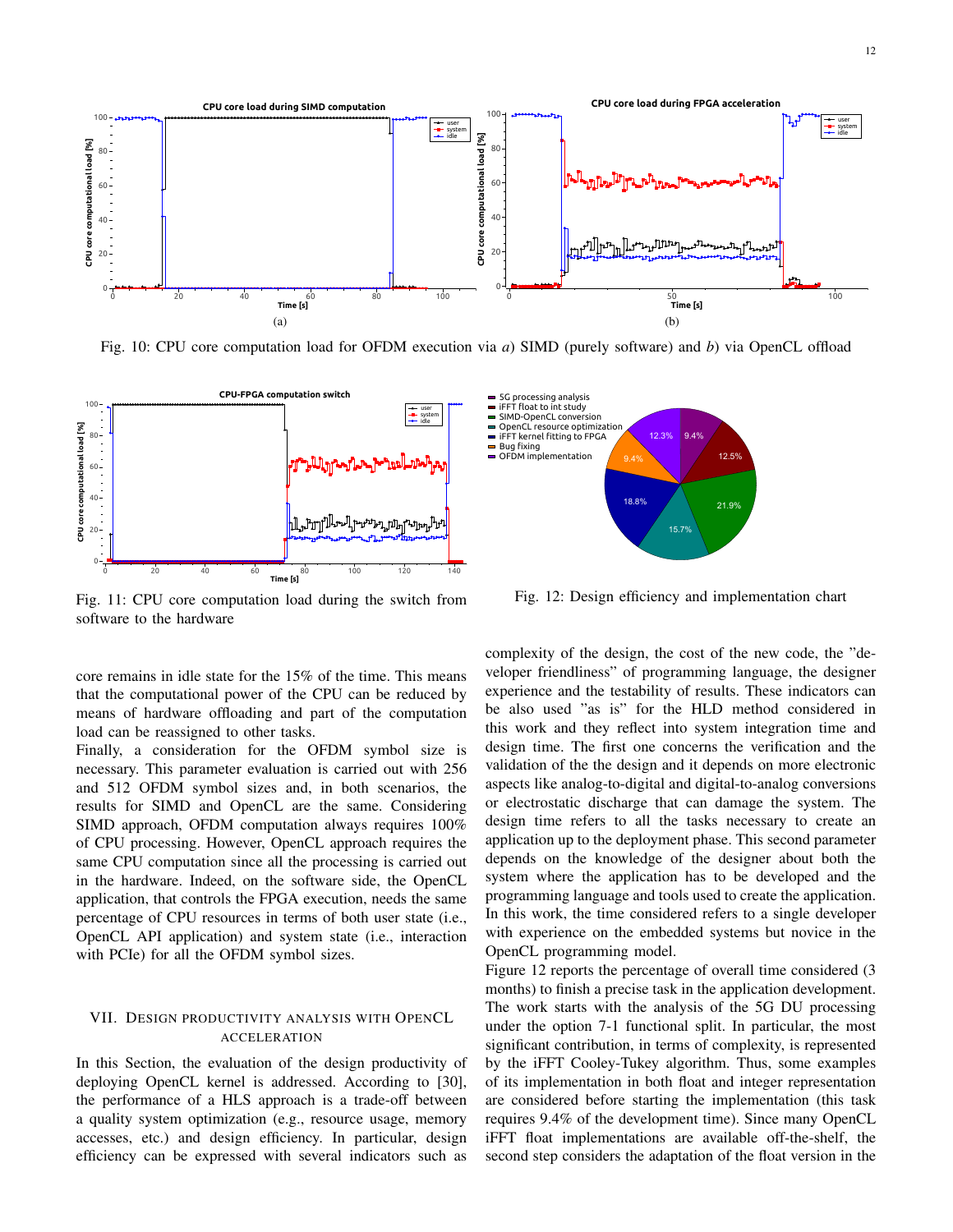integer version of the iFFT. This step permits to understand if the off-the-shelf iFFT can be suitable for the OFDM stage in the 5G DU processing. It requires 12.5% of the time.

Unfortunately, such a conversion needs a lot of work due to the conversion of each float operation into an integer one and the computation of all the twiddle factors. Indeed, twiddle factors are calculated at runtime in the float version by means of sine and cosine functions. In the integer iFFT considered in the 5G architecture, twiddle factors have to be constant values to avoid FPGA resource overhead or they can be computed at runtime after an offline conversion of the functions sine and cosine into integer lookup tables. Thus, a better way to address the integer iFFT design is to consider an OpenCL kernel created from the SIMD implementation of the integer iFFT. The SIMD version of iFFT is already deployed in the 5G communication framework. The replacement of such a iFFT in the 5G application can be easier thanks to the excellent integration of the OpenCL with the software. The SIMD-iFFT conversion to an OpenCL kernel requires 21.9% of the time. The next step is related to the optimizations of the iFFT kernel created in terms of area resources. Initially, the iFFT kernel does not fit into the hardware since we consider unrolled loops to improve processing time. Thus, many optimizations have to be performed, especially for the data dependency inside the loops (a complete explanation of the kernel optimizations is reported in Section V). This task takes 15.7% of the overall time.

The next two steps refers to the compilation of the kernel into the FPGA and some bug fixing. Despite these steps may seem faster than the rest of the tasks, they take 28.2% of the overall time due to the Intel FPGA Quartus tool compilation time. Kernel compilation requires from some minutes up to several hours for OpenCL execution file generation, thus, this time is significant it should be taken into account by the designers before starting an OpenCL application.

The last step considers the development of the cyclic prefix addition kernel to be combined with the iFFT kernel to complete the OFDM modulation at the 5G DU side. This task takes 12.3% of the overall time.

Finally, a brief discussion about the productivity design comparison between OpenCL and HDL method is necessary to understand the possible improvements in considering OpenCL for FPGA designs. By using OpenCL, as reported in Figure 12, a good balance between the different steps is obtained. As matter of example, we can consider the SIMD-OpenCL conversion, the OFDM implementation and the co-design implementation steps as an unique coding step which represents the 45% of the overall time. By cutting in half such time, the design time would not be reduced more than a quarter. Thus, the effort of each design phase is more relevant with respect to the obtained benefits. However, the coding time is anyway higher than the other steps due to the inexperience of the developer in both SIMD and OpenCL approaches. For this reason, a good estimation of the overall time to offload 5G OFDM in hardware via OpenCL could be around 2 months, when developed by an expert OpenCL designer. Regarding HDL, an estimate of the development time to complete the 5G OFDM hardware offloading is about twice as much as OpenCL devel13

opment time, if we consider a novice HDL developer (i.e., 6 months versus 3 months in case of novice OpenCL developer). Indeed, the HDL languages are not programming languages like C/C++ or OpenCL itself, but description languages where timing constraints are entangled with functional constraints. As HDL acronym may suggest, a hardware language describes the FPGA architecture that must be synthesized and implemented by means of ad-hoc Integrated Development Environments (IDEs). Moreover, hardware programming involves concepts like parallel operations, waiting for clock edges, tri-state logic, hardware propagation delays and hierarchical structures that are not taken into account when software programming is considered. This converts design into a deep study of the hardware world that requires more time since the designer has to manually set the concrete hardware architectures.

## VIII. CONCLUSION

The goal of this paper was to evaluate the viability of OpenCL for implementing some functionalities of a virtualized next generation eNB. To perform such evaluation, the implementation of the OFDM in the 5G DU with Option 7-1 functional split has been considered in a hardware, software and codesign approach exploiting OpenCL model. The performance evaluation showed that OpenCL implementation is useful when virtualized functions shall be dynamically deployed in hardware or software for orchestration purposes. However, OpenCL shows some drawbacks with respect to the other considered methods. Thus, it requires a stronger optimizations and further studies. In particular in terms of resources, OFDM kernels with OFDM symbol size up to 512 can be deployed in hardware by means of OpenCL, but large FPGAs or more pipelined loops have to be considered over this threshold. Furthermore, the pure kernel processing time is compatible with 5G latency performance but memory transfers between host and accelerator are the bottleneck of the system when using PCIe. Around 233 µs have been measured, considering a CPU core dedicated to the processing and, likewise, around 468 µs have been measured in case of CPU core shared with other concurrent tasks. This behaviour is due to data synchronization from the host to FPGA in both directions, almost regardless of the message size. To overcome this drawback, the OpenCL kernels should be developed as autorun to avoid the interaction with global memory and the PCIe data transfer, otherwise the overall execution time is not compatible with 5G processing. This solution will be further investigated as future work.

Only considering the pure processing time, OpenCL over hardware is more suitable for large data batch processing since results have shown that SIMD and HDL approaches have better performance up to 4096 OFDM symbol size. A model for SIMD and OpenCL performance curves has been evaluated to predict the processing time for bigger OFDM symbol size. Such models have shown that over 4096 OFDM symbol size the OpenCL implementation starts to show less excution time than both SIMD and HDL approaches. Thus, in case of a future implementation of a 8192 OFDM symbol size in the 5G PHY layer (the present implementation reaches 4096), the OpenCL